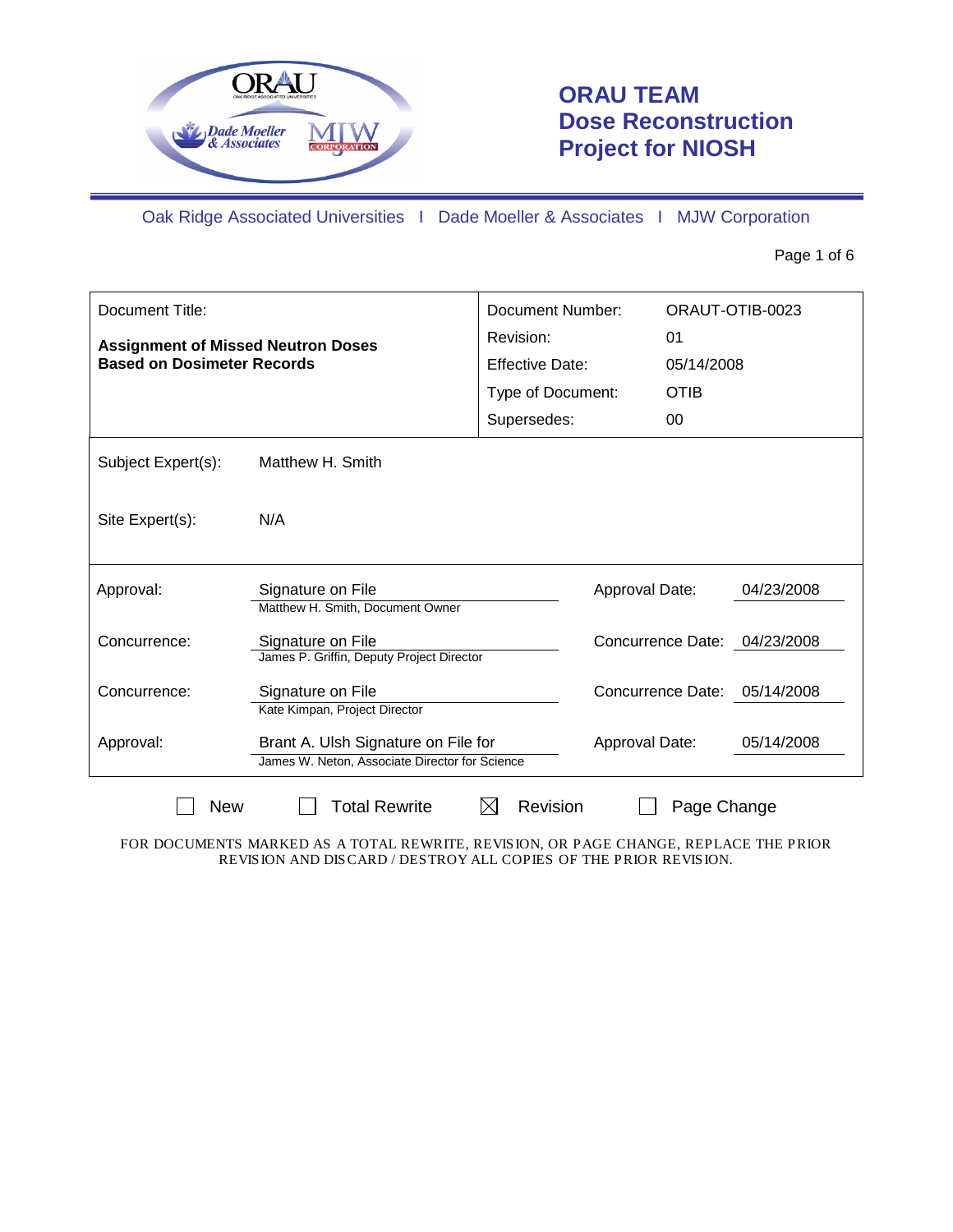| Document No. ORAUT-OTIB-0023 |
|------------------------------|
|------------------------------|

 $\overline{\phantom{a}}$ 

## **PUBLICATION RECORD**

| <b>EFFECTIVE</b><br><b>DATE</b> | <b>REVISION</b><br><b>NUMBER</b> | <b>DESCRIPTION</b>                                                                                                                                                                                                                                                                                                                                                                                                                                                                                                                                                              |
|---------------------------------|----------------------------------|---------------------------------------------------------------------------------------------------------------------------------------------------------------------------------------------------------------------------------------------------------------------------------------------------------------------------------------------------------------------------------------------------------------------------------------------------------------------------------------------------------------------------------------------------------------------------------|
| 03/07/2005                      | 00                               | New technical information bulletin to provide information to allow<br>ORAU Team dose reconstructors to determine when it is<br>appropriate to assign neutron doses to workers at DOE sites using<br>the LOD/2 method. First approved issue. Initiated by Steven E.<br>Merwin.                                                                                                                                                                                                                                                                                                   |
| 05/14/2008                      | 01                               | Approved revision to incorporate comments from ABWG on<br>Procedures and align with page change to IG-001. Added minor<br>editorial changes for consistency with current requirements,<br>including the addition of an Acronym and Abbreviations list,<br>incorporating an Introduction section to include standard OTIB<br>language, and updating section numbers. No further changes<br>occurred as a result of formal internal review. Incorporates formal<br>NIOSH review comments. Training required: As determined by<br>the Task Manager. Initiated by Matthew H. Smith. |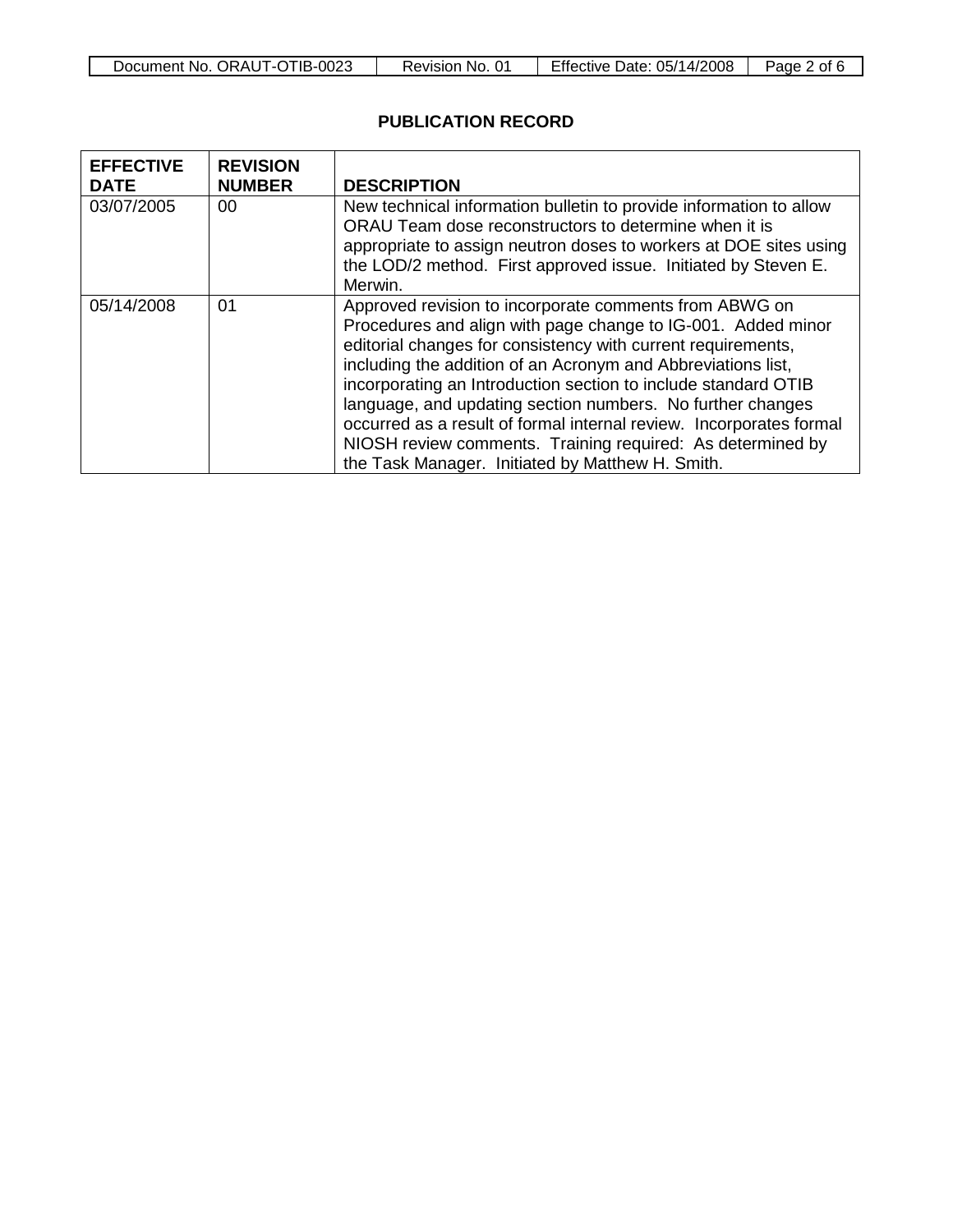| . . |              |                        |                 |                                  |            |
|-----|--------------|------------------------|-----------------|----------------------------------|------------|
|     | Document No. | $-0025$<br>ORAUT<br>-1 | NO.<br>⊀evision | 05/14/2008<br>Date:<br>∙ffective | Pane<br>Ωt |

# **TABLE OF CONTENTS**

| <b>SECTION</b> | <b>TITLE</b> | <b>PAGE</b> |
|----------------|--------------|-------------|
|                |              |             |
| 1.0            |              |             |
| 2.0            |              |             |
| 3.0            |              |             |
| 4.0            |              |             |
| 5.0            |              |             |
| 6.0            |              |             |
| 7.0            |              |             |
|                |              |             |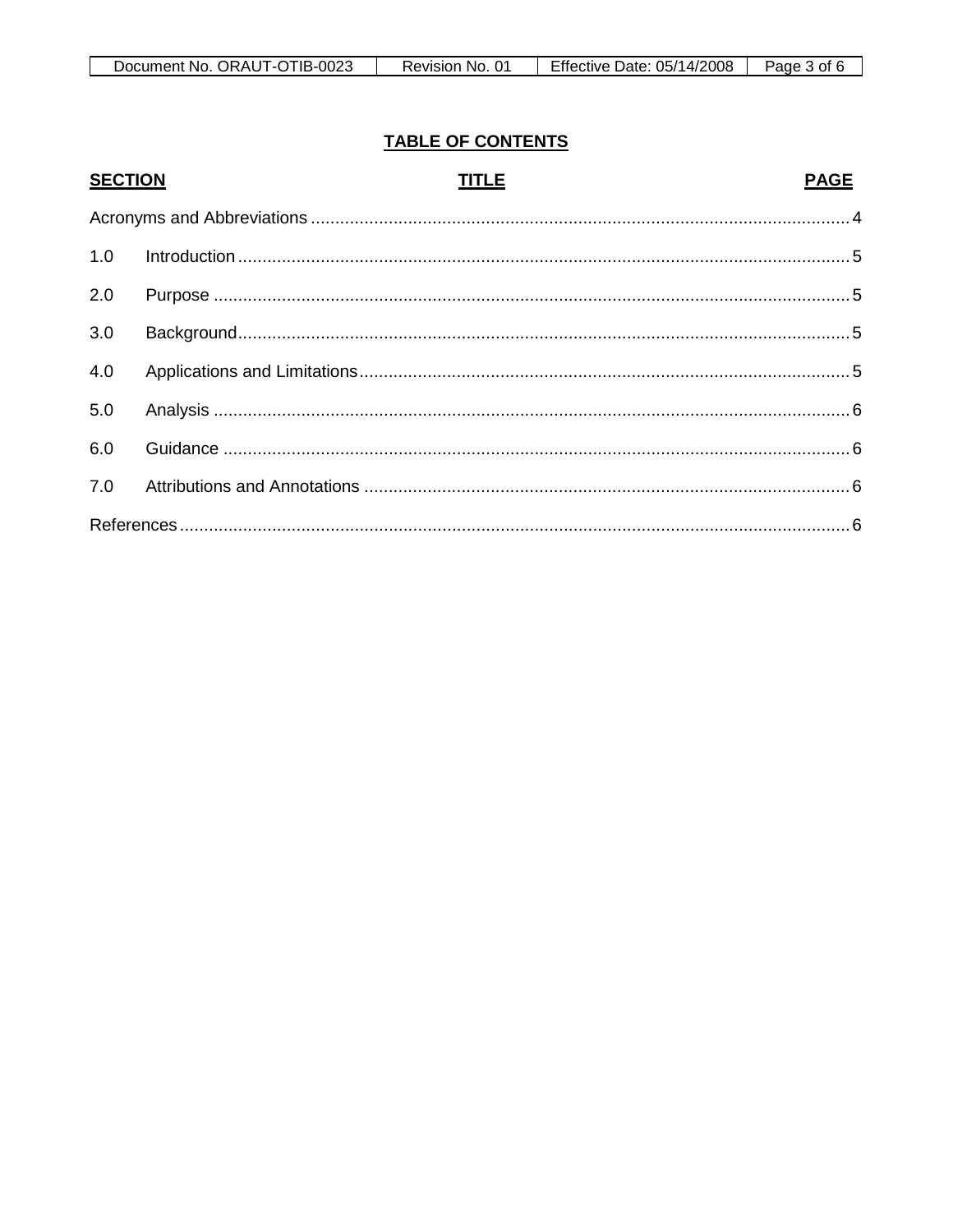## <span id="page-3-0"></span>**ACRONYMS AND ABBREVIATIONS**

| DOE | U.S. Department of Energy |  |
|-----|---------------------------|--|
|-----|---------------------------|--|

- DR dose reconstruction
- IG implementation guideline
- LOD limit of detection
- NIOSH National Institute for Occupational Safety and Health
- ORAU Oak Ridge Associated Universities
- TIB technical information bulletin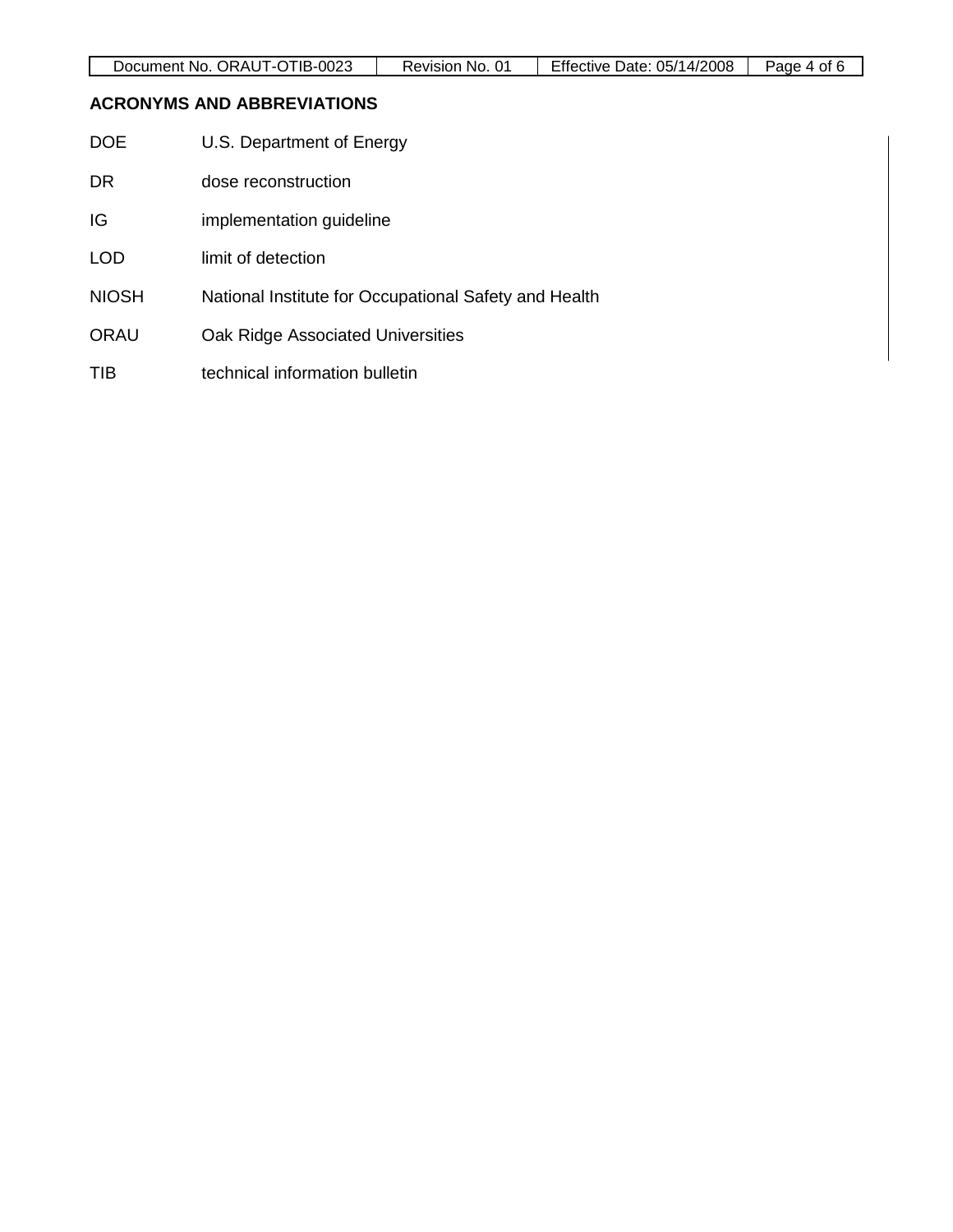| Effective Date: 05/14/2008<br>Document No. ORAUT-OTIB-0023<br>Page 5 of 6<br>Revision No. 01 |
|----------------------------------------------------------------------------------------------|
|----------------------------------------------------------------------------------------------|

#### <span id="page-4-0"></span>**1.0 INTRODUCTION**

Technical information bulletins (TIBs) are not official determinations made by the National Institute for Occupational Safety and Health (NIOSH) but are rather general working documents that provide historic background information and guidance concerning the preparation of dose reconstructions at particular sites or categories of sites. They will be revised in the event additional relevant information is obtained about the affected site(s). TIBs may be used to assist NIOSH staff in the completion of individual dose reconstructions.

In this document, the word "facility" is used as a general term for an area, building, or group of buildings that served a specific purpose at a site. It does not necessarily connote an "atomic weapons employer facility" or a "Department of Energy (DOE) facility" as defined in the Energy Employees Occupational Illness Compensation Program Act of 2000 [42 U.S.C. § 7384l(5) and (12)].

#### <span id="page-4-1"></span>**2.0 PURPOSE**

The purpose of this TIB is to provide information to allow Oak Ridge Associated Universities (ORAU) Team dose reconstructors to determine when it is appropriate to assign neutron doses to workers at DOE sites using the Limit of Detection (LOD)/2 method.

#### <span id="page-4-2"></span>**3.0 BACKGROUND**

According to OCAS-IG-001, missed doses are to be assigned using the "LOD/2 method," which was originally proposed by the National Research Council in their evaluation of film badge dosimetry for compensation of atomic veterans. The method involves the assignment of a dose equal to the LOD divided by 2 for each dosimetry measurement that is recorded as either zero, below the limit of detection, or below a reported threshold. According to the IG, this method is recommended "since this scheme has been used in other compensation programs and has been shown to result in a slight positive bias."

Workers who were unmonitored for external radiation exposure are not assigned missed dose using the LOD/2 method; rather, they are assigned either external on-site ambient doses, if they were nonradiological workers and would not have been exposed to workplace radiation sources; or unmonitored doses (using coworker studies or some other approach) if a potential for exposure existed.

The assignment of missed neutron doses is somewhat more complex. In the early years at most DOE sites, neutron doses were not measured reliably, so missed neutron doses are assigned based on neutron-gamma ratios, coworker studies, or some other approach. In these situations the guidance given in this TIB will not apply. This TIB does provide further guidance regarding when to apply missed neutron dose if data from neutron monitoring devices are used for dose reconstruction and when other information is available regarding the energy employee's potential for neutron exposure.

#### <span id="page-4-3"></span>**4.0 APPLICATIONS AND LIMITATIONS**

The guidance in this TIB applies to cases in which the data from neutron monitoring devices in use at the site were used in dose reconstruction. It does not apply to periods during which the monitoring was unreliable and some method other than the monitoring data (e.g., neutron-gamma ratios) is normally used to assign neutron dose based on information in the site technical basis document (TBD) or other reliable source.